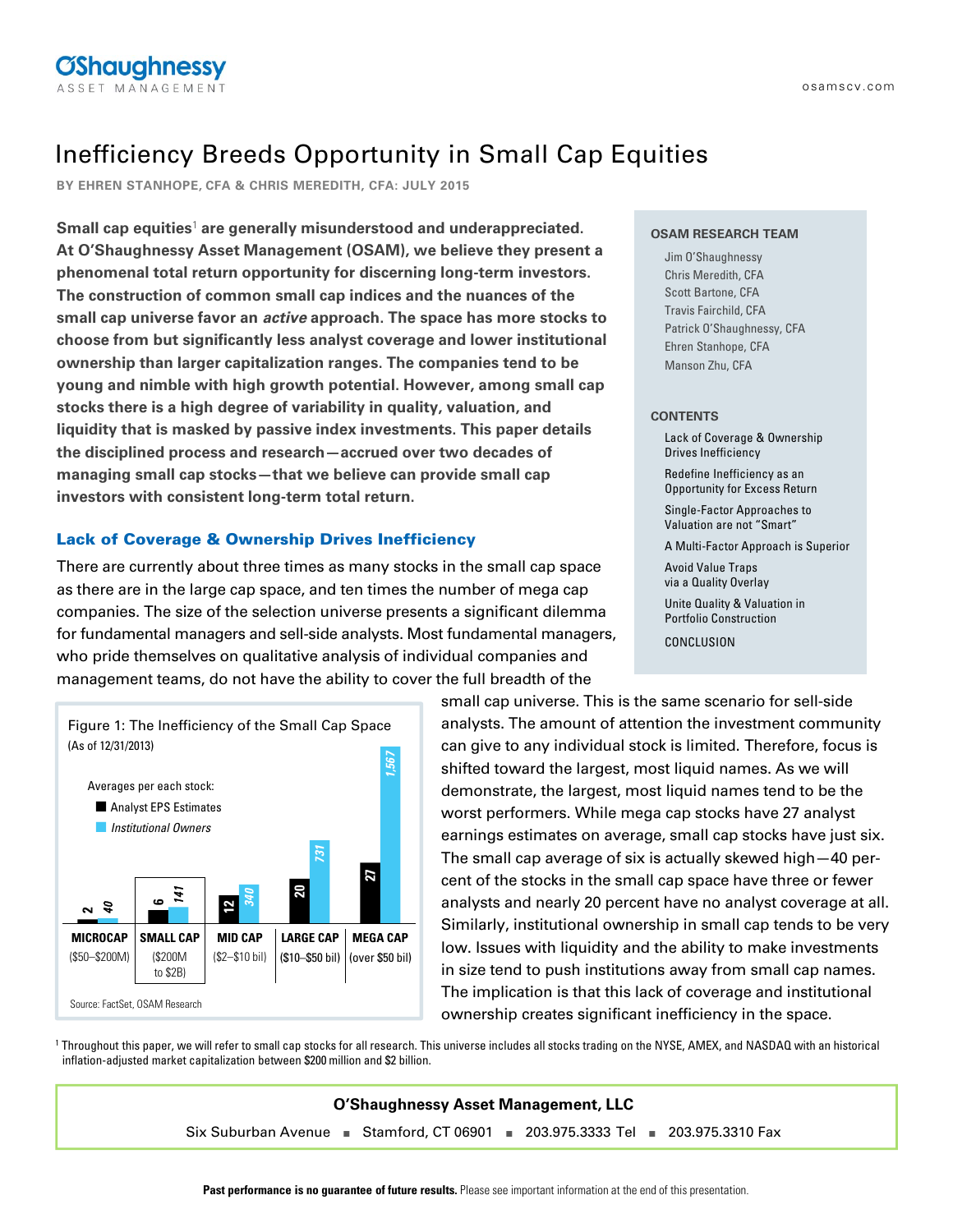# Redefine Inefficiency as an Opportunity for Excess Return

This greater opportunity for total return, born out of inefficiency, is best illustrated by pretending as though we had perfect foresight. We ranked all small cap stocks based on their future return over the next 12 months. The stocks were organized into five buckets (quintiles) from best to worst performance. Keep in mind, this group of stocks is similar to the Russell 2000<sup>®</sup> Index that has generated an annualized return of 11.5 percent referenced since 1964. The best quintile of stocks outperformed by 65.2 percent per year for more than five decades. On the flip side of the equation, stocks in the worst quintile underperformed by 50.8 percent during the same time period. The wide dispersion suggests there are significant benefits to aligning portfolios with the characteristics of consistent outperformers, while entirely avoiding companies with the characteristics of consistent underperformers. Our research leads us to believe valuation, quality, and momentum are themes that aid us to accomplish these tasks.



# Single-Factor Approaches to Valuation are not "Smart"

Value investing works. However, a key consideration is determining what constitutes an undervalued investment. One approach is to allocate to a style index like the Russell 2000<sup>®</sup> Value. This index tilts stock weights based on price-to-book, earnings growth estimates, and historical sales growth—price-to-book being the dominant factor. The simple application of this tilt allowed the Russell 2000® Value Index to outperform the Russell 2000® Index by 2.2 percent on average back to 1964 with an annualized return of 13.7 percent. The key differentiator for style indices is the application of *selection* criteria, which is absent in market-cap-weighted indices. But they are still suboptimal because traditional style indices rely on a weak valuation factor (price-to-book) and those indices own companies with poor characteristics, just in lower quantities than market-cap-weighted benchmarks.

We believe that defining valuation via a single factor is inferior for two reasons. First, just as value and growth styles move in and out of favor, so do individual factors. We evaluate the robustness of factors by testing for consistency over time using base rates. Base rates are batting averages for how often factors outperform the market in rolling periods. Three-year base rates are particularly instructive as that tends to be about the length of time investors are willing to tolerate underperformance. On this measure, price-to-book does not perform well. Investing in the cheapest stocks by price-to-book has merely a 58 percent three-year batting average versus small cap stocks, underperforming in 42 percent of three-year periods—not that impressive. Figure 3 (see next page) is a visual representation of the batting average, showing rolling three-year excess returns of the best decile of price-to-book. There are long periods of time where underperformance tends to be clustered. For 146 months (12.2 years) from 1930 to 1942, the best stocks by price-to-book posted negative excess return over the trailing three-year period, with one exception in January 1938. This happened again from 1955 to 1963 when the best decile of price-to-book posted 96 consecutive months (eight years) of negative three-year excess return.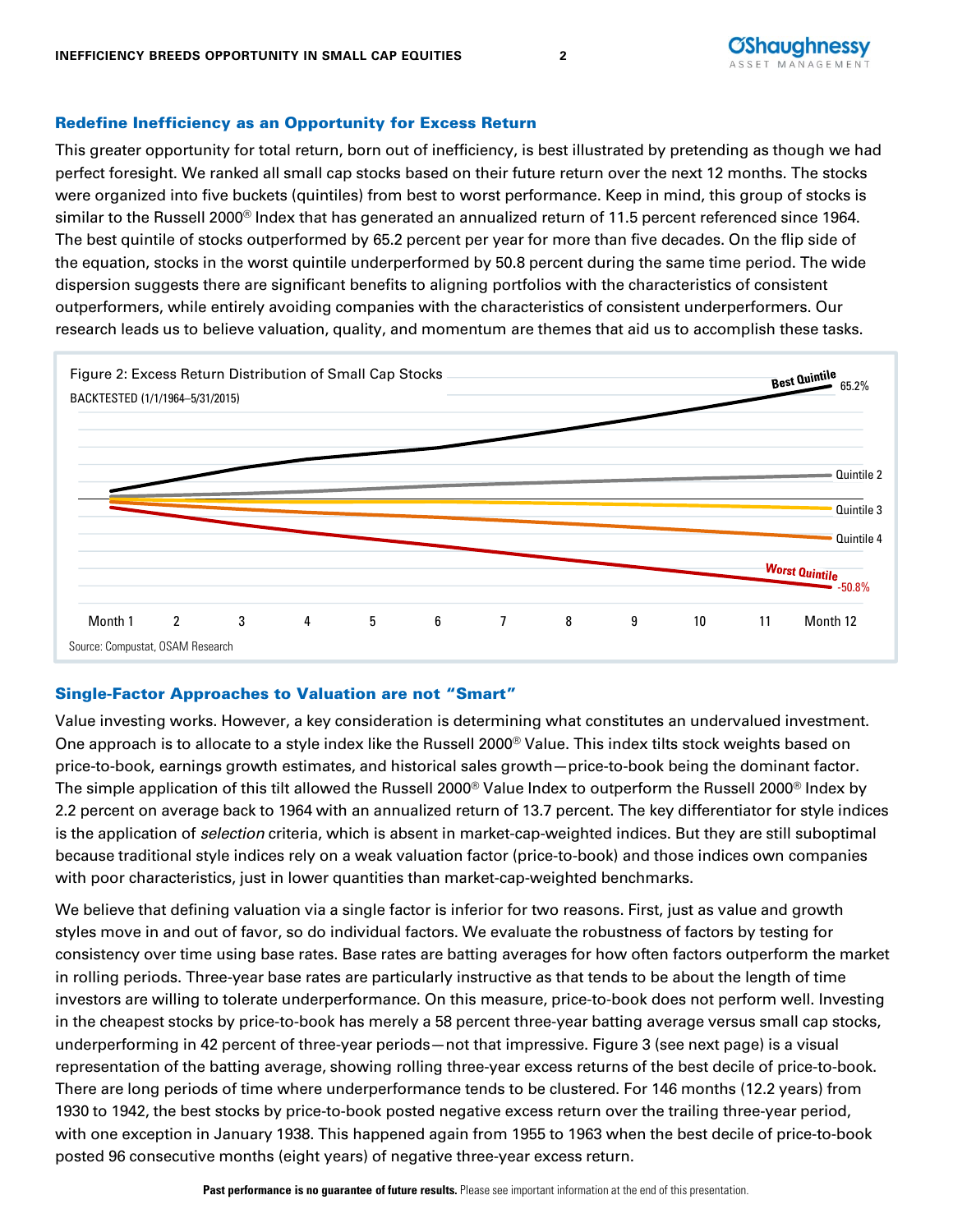

The second reason single factors are inferior to multi-factor composites is that all factors have biases to sectors, cap ranges, and liquidity buckets, which can result in real world implementation issues. Liquidity is a particularly important consideration in the small cap space. If a factor concentrates investments into illiquid stocks, excess return suggested in backtested results may not be realizable in investor portfolios.2 A simple five-million dollar trade in the least liquid quintile of the small cap market can cost upwards of 2.8 percent in terms of market impact—per each trade! Liquidity is critically important in real world implementation.

We have found this to be the case with price-to-book. Stocks in the cheapest decile by this factor tend to skew to illiquid names. Currently, the best decile of stocks by price-to-book has a 35-percent allocation to the least liquid names in small cap. It turns out these illiquid names generate the bulk of excess return (+6.3 percent) associated with the factor. The most liquid stocks within the best decile actually underperform by 2.3 percent historically. This is particularly important when thinking about a style benchmark like the Russell 2000® Value Index—43 percent of the index falls into the most liquid quintile, where price-to-book is least effective.

Unbeknownst to most index investors, they are effectively exchanging excess return for greater liquidity and product capacity.

# A Multi-Factor Approach is Superior

We believe in the assessment of valuation based on a combination of multiple factors—sales, cash flows, earnings, and return of capital to shareholders—that we refer to as our Value composite. A multi-factor approach provides superior total return, risk-adjusted return, and overall consistency versus numerous single factors that we have tested, including price-to-book.

| $(1/11974 - 5/31/2015)$          | <b>Excess</b><br>Return by<br>Liquidity | <b>Average Weight by Liquidity Bucket</b> |               |  |  |  |  |
|----------------------------------|-----------------------------------------|-------------------------------------------|---------------|--|--|--|--|
|                                  |                                         | <b>Best Decile P/B</b>                    | <b>R2000V</b> |  |  |  |  |
| <b>Least Liquid Quintile</b>     | 6.3%                                    | 35.5%                                     | 3.7%          |  |  |  |  |
| <b>Middle Quintiles</b>          | 5.0%                                    | 49.7%                                     | 52.4%         |  |  |  |  |
| <b>Most Liquid Quintile</b>      | $-2.3%$                                 | 14.8%                                     | 43.2%         |  |  |  |  |
| Source: Compustat, OSAM Research |                                         |                                           |               |  |  |  |  |

Table 1: Liquidity Analysis of Best Decile of Price-to-Book

and the Russell 2000® Value Index

In Figure 4 (see next page), we divide small cap stocks

into deciles based on a Value composite score. The least expensive stocks are in the first decile while the most expensive are in the tenth decile. Not only do the most expensive small cap stocks underperform by an astounding 11.2 percent per year from 1964 to 2014, but they do so 85 percent of the time in rolling three-year periods. Invest in these expensive stocks at your own peril. On the other end of the spectrum, the cheapest decile outperforms by 6.3 percent on average while outperforming in 89 percent of all rolling three-year periods.

<sup>2</sup> We define illiquid stocks as those having average dollar volume of less than \$250,000 per day, adjusted for inflation.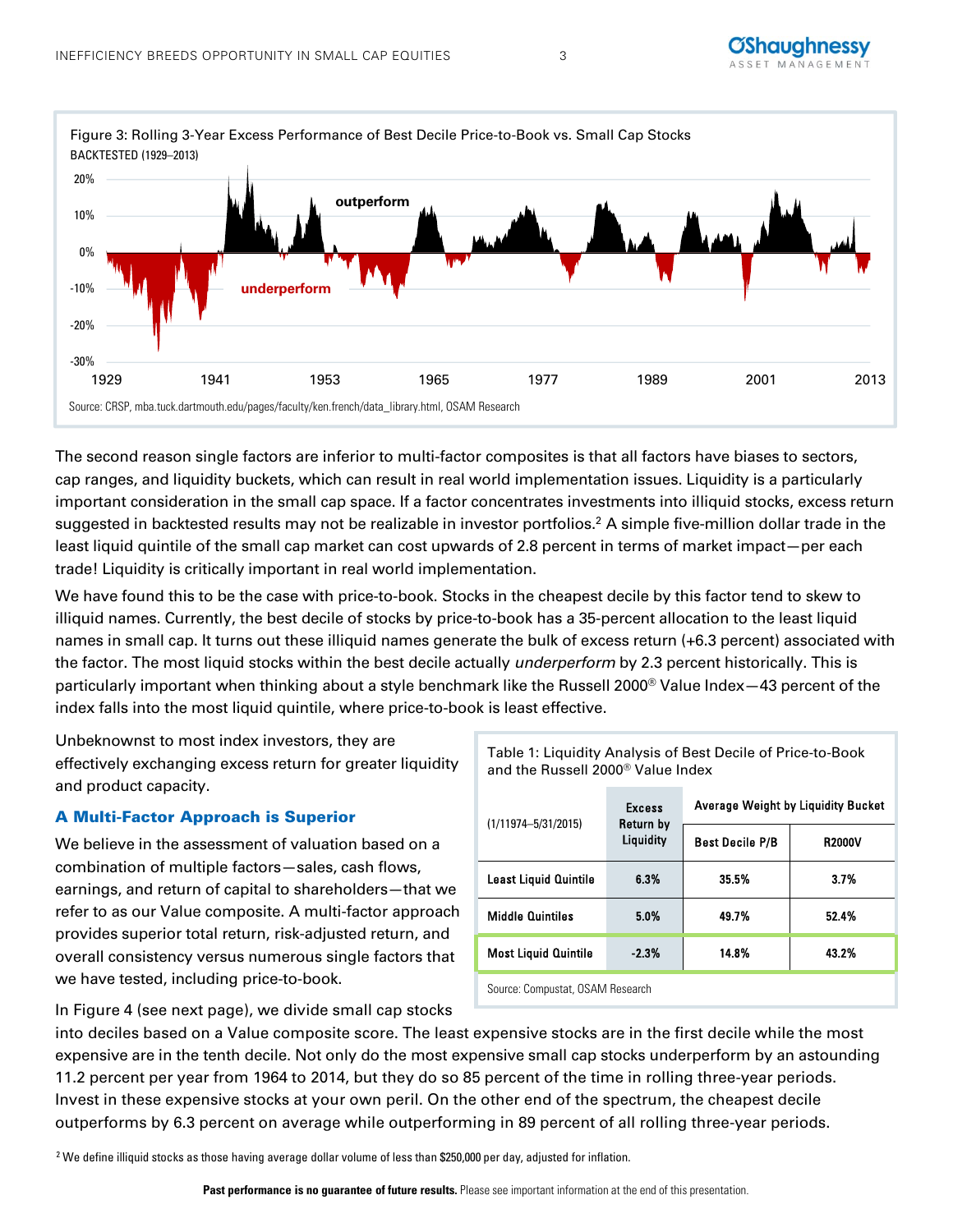

# Diversification and the interactive effects of a multi-factor approach provide more robust results at both ends of the spectrum while also eliminating the aforementioned issue of factor timing. The equal-weighted Value composite outperforms its underlying constituents 83 percent of the time in rolling ten-year periods.

Additionally, multi-factor models tend to mitigate the biases inherent in single factors. Continuing the liquidity analysis, our Value composite is more evenly distributed across liquidity buckets. Unlike price-to-book, the Value composite generates significant and positive excess return in even the most liquid small cap names, which suggests its ability to outperform is not as reliant on illiquidity premiums and the excess returns suggested by researched results are more likely to be realized in a capacity-constrained space.

# Avoid Value Traps via a Quality Overlay

Not every cheap stock outperforms. Even within the cheapest decile of value, there is wide dispersion in underlying stock returns. Certain stocks are cheap for a reason: value traps. Small cap stocks exhibit worse quality characteristics on average than their large cap cousins, so quality characteristics play a crucial role in avoiding these traps. Far from esoteric minutiae, the quality characteristics we employ to avoid certain stocks are rooted in key management decision making about how to use shareholder capital, accounting policies, and profitability.

|                                  | <b>Excess</b><br>Return by<br>Liquidity | <b>Average Weight by Liquidity Bucket</b>                      |  |  |  |
|----------------------------------|-----------------------------------------|----------------------------------------------------------------|--|--|--|
| $(1/11974 - 5/31/2015)$          |                                         | <b>Best Decile</b><br><b>OSAM Value Multi-Factor Composite</b> |  |  |  |
| <b>Least Liquid Quintile</b>     | 11.0%                                   | 19.0%                                                          |  |  |  |
| <b>Middle Quintiles</b>          | 8.9%                                    | 60.9%                                                          |  |  |  |
| <b>Most Liquid Quintile</b>      | 7.5%                                    | 20.1%                                                          |  |  |  |
| Source: Compustat, OSAM Research |                                         |                                                                |  |  |  |

Table 2: Liquidity Analysis of Best Decile of Value Composite

One of the key quality metrics concerns the financing of company operations. Raising capital is commonly viewed as a positive sign because it serves as an indication that a small firm has passed the litmus test of the capital markets. Our research suggests this is a false assumption that is destructive to returns. The quintile of stocks with the greatest debt issuance underperforms by 5.5 percent per year. Companies with the highest share issuance diluting shareholders—underperform by a greater 6.4 percent per year. The vast majority of small cap stocks engage in these activities. For example, nearly three-quarters of all stocks on the Russell 2000® Index are net diluters of shareholders. Profitability (ROE) and earnings growth tend to be lower overall for small cap companies. Non-cash earnings-to-assets compares the extent to which firms use non-cash accruals to manipulate earnings. There is a tail of companies that do not represent their earnings appropriately.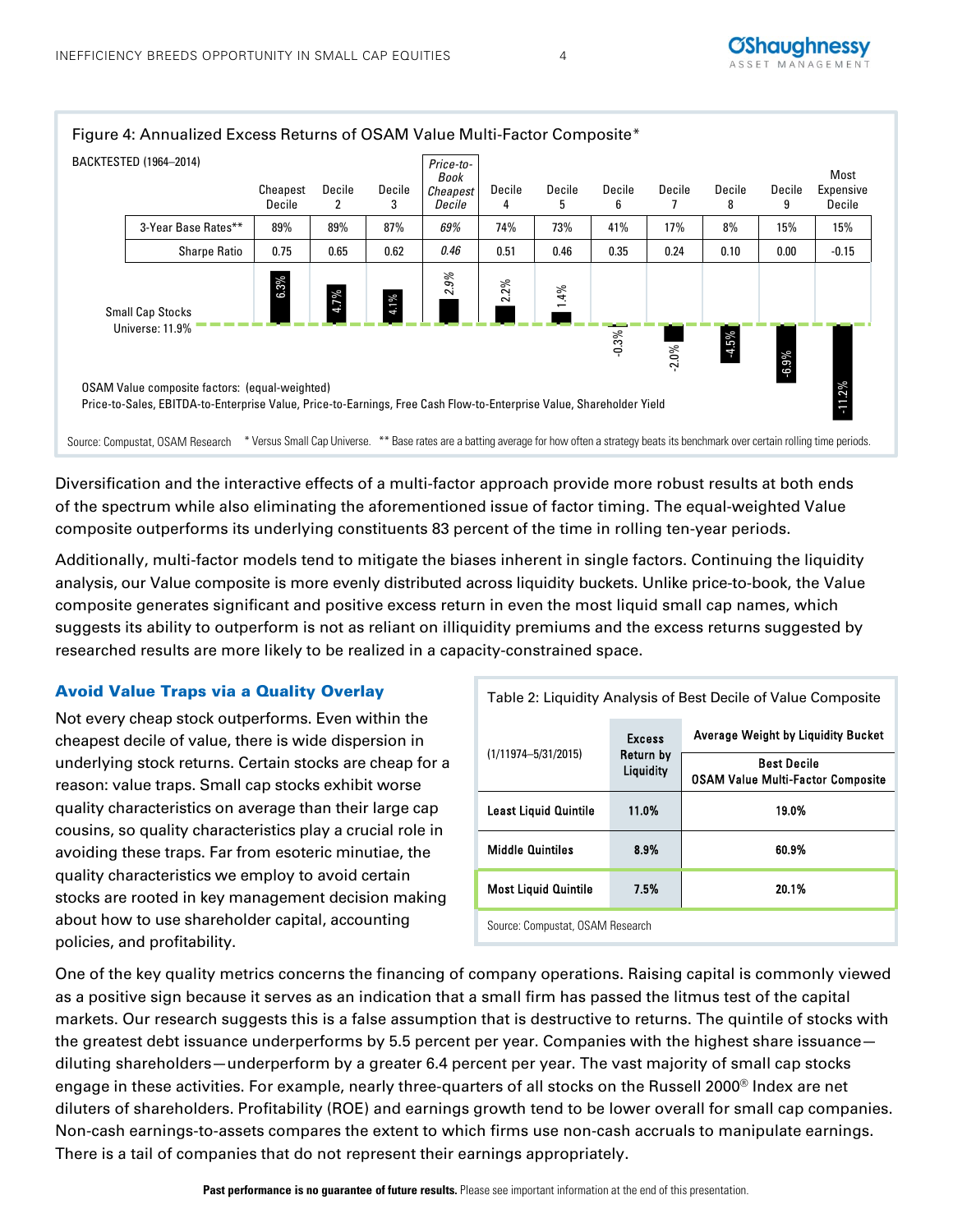**CAP** 

SMALL **CAP** 

Table 3: Median Characteristics (As of 6/30/2015) LARGE

Source: Compustat, OSAM Research

Market Cap (mil) \$25,467 \$600 1-Year Debt Change | 3.5% | 8.1% Buyback Yield  $0.1\%$  -0.8% External Financing  $\vert$  -2.3%  $\vert$  0.7% Return on Equity | 13.7% | 6.8%  $EPS Change$  6.5% 5.8% Free Cash Flow Yield | 2.0% | 1.0%

In order to avoid poor quality companies, we remove stocks based on four themes: Financial Strength, Earnings Quality, Earnings Growth, and Momentum. Financial Strength identifies companies that are overly levered, are issuing debt and equity, and have poor cash flow coverage ratios. Earnings Growth assesses profitability and the trend in the growth of earnings. Earnings Quality measures whether earnings are driven by cash generation or non-cash accruals. Momentum looks at the recent market trend over the last three to nine months, as well as the volatility of the stock, and avoids investments that have been penalized heavily and have excessive volatility.

In Figure 5, we evaluate the performance of stocks that fall from highest quality (quintile 1) to lowest quality (quintile 5) according to each theme. In doing so, we generally find that the greatest benefit lies in avoiding the lowest quality stocks. For example, stocks in the worst quintile of

Earnings Quality underperform small cap stocks by 5.2 percent per year. With a batting average of just five percent in rolling five-year periods, stocks with the worst Earnings Quality lose to the market 95 percent of the time. We see similar results for Financial Strength and Earnings Growth.



# Unite Quality & Valuation in Portfolio Construction

Now that we have individually established the power of valuation for selection and quality for avoidance, we will demonstrate the power of the interactive effects of these themes in portfolio construction. As shown in Figure 6 (see next page), we start with an equal-weighted universe of all stocks with an inflation-adjusted market capitalization between \$200 million to \$2 billion. To ensure illiquid names are not driving return in our analysis, we eliminate names with less than an inflation-adjusted \$250,000 average daily dollar volume. An equal-weighted investment in this small cap universe provides an annualized return of 10.9 percent from 1979–2015. The market-capitalizationweighted Russell 2000® Value Index, which tilts the universe based on price-to-book, provides a greater 12.7 percent annualized return. Focusing further on the top decile of price-to-book yields an improvement in return to 13.3 percent. A significant jump occurs when shifting to the multi-factor Value composite, which returns 17.4 percent.

Finally, we combine the themes of value and quality by first concentrating on stocks in the best decile of the Value composite and then filtering out stocks that rank poorly on quality and momentum. This improves the overall results of the test to an impressive 18.0 percent annualized return. Additionally, the inclusion of quality themes helps lower volatility and risk-adjusted return (Sharpe Ratio). The combination of value and quality also improves the consistency of returns as shown by higher base rates (94%).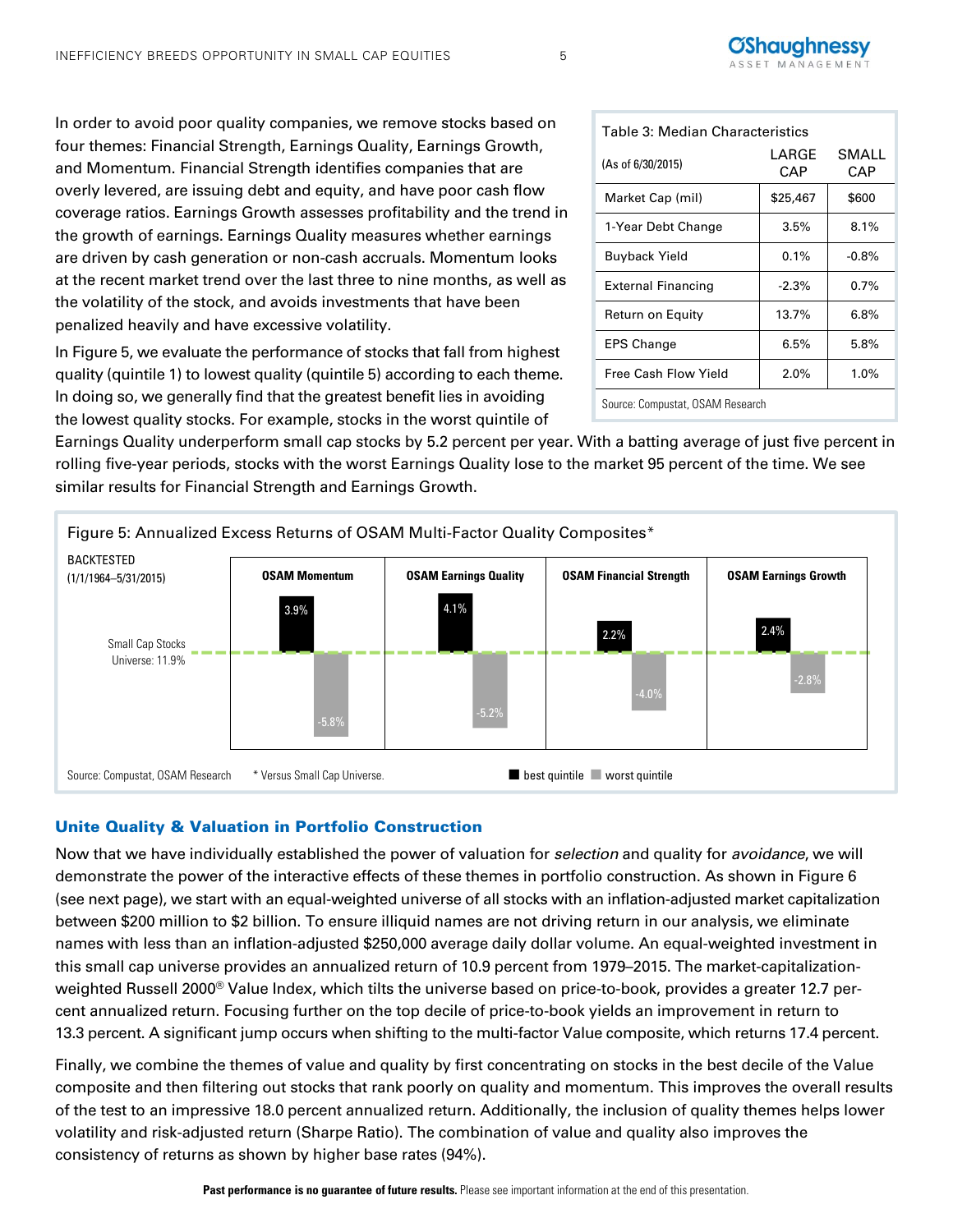#### **CONCLUSION**

We have established that poor coverage by institutional owners and analysts drive inefficiencies in the small cap space. This limited attention specifically favors a scalable, disciplined approach, which is able to identify opportunities much more efficiently than traditional qualitative stock picking. Multi-factor valuation based on earnings and cash flows is superior to a simple passive or single-factor investment in small cap stocks based on the book value of equities. The nature of small cap stocks lends itself to poorer overall quality, which requires a discerning view to avoid value traps. Liquidity is an important consideration because it can erode excess returns in real world application. While small cap stocks present a greater opportunity for total return, transaction costs significantly limit the amount of manageable assets in the space. Drawing upon a long history of trading in small caps, we believe that effective trade execution is also a key to successful long-term small cap investing.



While this paper demonstrates the results of our research on a theoretical basis, OSAM has employed a small cap value strategy with similar themes and construction methodology since 2004, which has achieved comparable levels of excess return. O'Shaughnessy Small Cap Value is a live strategy that removes poor names through a combination of Financial Strength, Earnings Quality, Earnings Growth, and Momentum and then selects a concentrated portfolio with the best Value composite scores. This strategy has generated 5.5 percent excess return over the Russell 2000<sup>®</sup> Value Index since inception, which is in line with the expected outperformance we have seen in our research.



| <b>O'Shaughnessy Asset Management</b> | <b>Six Suburban Avenue, Stamford, CT 06901</b> | 203.975.3333 | osam.com |
|---------------------------------------|------------------------------------------------|--------------|----------|
|                                       |                                                |              |          |

#### **Data Notes:**

All factor portfolios cited in this attribution report are calculated using a compositing methodology. Monthly portfolios are created with a 12-month holding period based on a single characteristic within a universe of stocks. The 12 monthly portfolios are then combined together to create the composite portfolio.

The Small Cap Stocks Universe includes all stocks included in the Compustat Database listed on a U.S. exchange with a market value between \$200 million and \$2 billion, on an inflation adjusted basis, and a price per share greater than \$1.

Market Capitalization Ranges are defined follows: Small Cap stocks range from \$200 million to \$2 billion, Mid Cap from \$2 billion to \$10 billion, Large Cap stocks greater than \$10 billion.

The Russell 2000® Value Index measures the performance of the small cap value segment of the U.S. equity universe. It includes those Russell 2000® companies with lower price-to-book ratios and lower forecasted growth values. The Russell 2000® Index measures the performance of the small-cap segment of the U.S. equity universe. It includes approximately 2,000 of the smallest securities based on a combination of their market cap and current index membership

#### **Composite Performance Summary**

For the full composite performance summary of O'Shaughnessy Small Cap Value, please follow this link: http://www.osam.com/pDf/osam\_factsheet\_scv.pdf#page=3&view=Fit